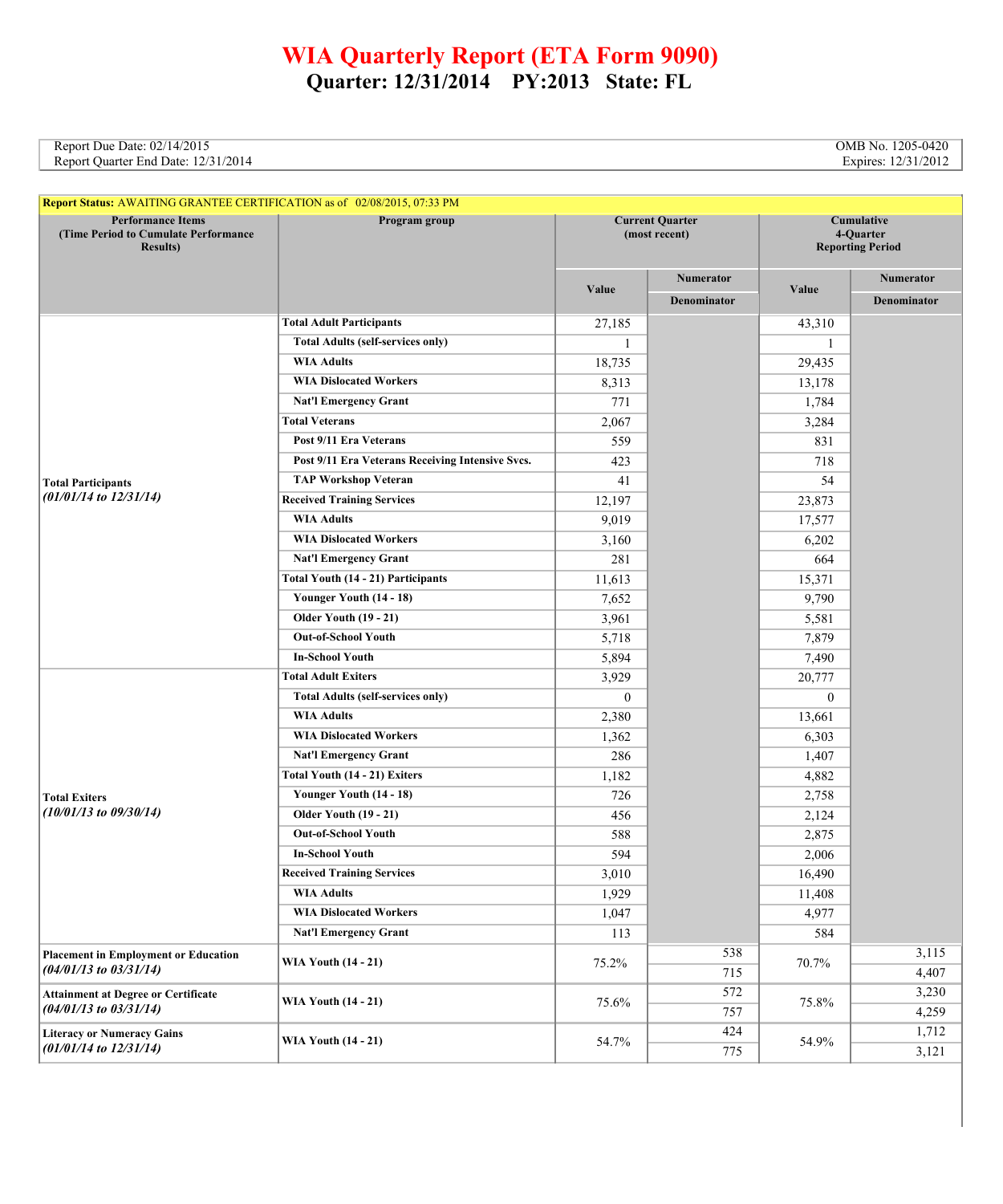| <b>Performance Items</b>                                         | Program group                |             | <b>Current Quarter</b><br>(most recent) |             | <b>Cumulative</b><br>4-Quarter<br><b>Reporting Period</b> |  |
|------------------------------------------------------------------|------------------------------|-------------|-----------------------------------------|-------------|-----------------------------------------------------------|--|
|                                                                  |                              |             | <b>Numerator</b>                        |             | <b>Numerator</b>                                          |  |
|                                                                  |                              | Value       | <b>Denominator</b>                      | Value       | Denominator                                               |  |
|                                                                  |                              |             |                                         |             |                                                           |  |
| Youth Diploma or Equivalent rate<br>$(10/01/13$ to $09/30/14)$   | WIA Younger Youth (14 - 18)  | 78.6%       | 423                                     | 72.1%       | 1,443                                                     |  |
|                                                                  |                              |             | 538                                     |             | 2,001                                                     |  |
| <b>Skill Attainment Rate</b><br>$(10/01/13$ to $09/30/14)$       | WIA Younger Youth (14 - 18)  | 78.5%       | 1,555                                   | 82.6%       | 7,894                                                     |  |
|                                                                  |                              |             | 1,982                                   |             | 9,557                                                     |  |
|                                                                  | <b>Adults</b>                | 87.6%       | 1,259                                   | 79.3%       | 4,940                                                     |  |
|                                                                  |                              |             | 1,438                                   |             | 6,231                                                     |  |
|                                                                  | <b>Dislocated Workers</b>    | 88.5%       | 1,348                                   | 85.0%       | 5,360                                                     |  |
|                                                                  |                              |             | 1,523                                   |             | 6,308                                                     |  |
| <b>Entered Employment Rate</b><br>$(04/01/13$ to $03/31/14)$     | <b>Older Youth (19 - 21)</b> | 75.9%       | 271                                     | 72.7%       | 1,310                                                     |  |
|                                                                  |                              |             | 357                                     |             | 1,803                                                     |  |
|                                                                  | <b>Veterans</b>              | 85.9%       | 226                                     | 78.3%       | 940                                                       |  |
|                                                                  |                              |             | 263                                     |             | 1,200                                                     |  |
|                                                                  | <b>Nat'l Emergency Grant</b> | 82.0%       | 251                                     | 65.5%       | 1,103                                                     |  |
|                                                                  |                              |             | 306                                     |             | 1,685                                                     |  |
|                                                                  | <b>Adults</b>                | 74.3%       | 1,780                                   | 79.8%       | 8,931                                                     |  |
| <b>Employment and Credential (Adults</b>                         |                              |             | 2,396                                   |             | 11,192                                                    |  |
| <b>Dislocated Workers)</b>                                       | <b>Dislocated Workers</b>    | 59.5%       | 741                                     | 60.2%       | 3,034                                                     |  |
| or Credential Rates (Older Youth)                                |                              |             | 1,246                                   |             | 5,044                                                     |  |
| $(04/01/13$ to $03/31/14)$                                       |                              |             | 213                                     |             | 903                                                       |  |
|                                                                  | <b>Older Youth (19 - 21)</b> | 48.9%       | 436                                     | 43.2%       | 2,091                                                     |  |
|                                                                  |                              |             | 2,543                                   | 91.0%       | 11,444                                                    |  |
|                                                                  | <b>Adults</b>                | 91.3%       | 2,786                                   |             | 12,569                                                    |  |
| <b>Retention Rate</b>                                            |                              | 90.0%       | 1,245                                   |             | 5,556                                                     |  |
|                                                                  | <b>Dislocated Workers</b>    |             | 1,383                                   | 89.8%       | 6,186                                                     |  |
|                                                                  |                              |             | 279                                     | 89.7%       | 1,163                                                     |  |
|                                                                  | <b>Veterans</b>              | 89.7%       | 311                                     |             | 1,296                                                     |  |
| $(10/01/12$ to $09/30/13)$                                       |                              |             | 300                                     | 84.7%       | 1,235                                                     |  |
|                                                                  | <b>Older Youth (19 - 21)</b> | 84.0%       | 357                                     |             | 1,458                                                     |  |
|                                                                  |                              |             | 643                                     | 73.3%       | 1,744                                                     |  |
|                                                                  | Younger Youth (14 - 18)      | 81.4%       | 790                                     |             | 2,378                                                     |  |
|                                                                  |                              | 87.6%       | 234                                     | 89.7%       | 947                                                       |  |
|                                                                  | <b>Nat'l Emergency Grant</b> |             |                                         |             |                                                           |  |
|                                                                  |                              |             | 267                                     |             | 1,056                                                     |  |
|                                                                  | <b>Adults</b>                | \$18,888.16 | \$45,161,585                            | \$18,250.68 | \$195,665,592                                             |  |
|                                                                  |                              |             | 2,391                                   |             | 10,721                                                    |  |
|                                                                  | <b>Dislocated Workers</b>    | \$16,463.90 | \$18,554,811                            | \$15,864.96 | \$78,610,889                                              |  |
|                                                                  |                              |             | 1,127                                   |             | 4,955                                                     |  |
| <b>Six-Months Average Earnings</b><br>$(10/01/12$ to $09/30/13)$ | Veterans                     | \$19,194.39 | \$4,836,986                             | \$18,695.58 | \$19,219,056                                              |  |
|                                                                  |                              |             | 252                                     |             | 1,028                                                     |  |
|                                                                  | <b>Older Youth (19 - 21)</b> | \$4,534.42  | \$1,392,066                             | \$4,605.47  | \$5,807,501                                               |  |
|                                                                  |                              |             | 307                                     |             | 1,261                                                     |  |
|                                                                  | <b>Nat'l Emergency Grant</b> | \$22,203.77 | \$4,618,385                             | \$22,397.20 | \$18,410,500                                              |  |
|                                                                  |                              |             | 208                                     |             | 822                                                       |  |
| <b>Credential Attainment</b><br>$(10/01/12$ to $09/30/13)$       | <b>Adults</b>                | 79.2%       | 1,901                                   | 85.8%       | 9,609                                                     |  |
|                                                                  |                              |             | 2,400                                   |             | 11,196                                                    |  |
|                                                                  | <b>Dislocated Workers</b>    | 66.9%       | 834                                     | 69.2%       | 3,492                                                     |  |
|                                                                  |                              |             | 1,246                                   |             | 5,044                                                     |  |
|                                                                  | <b>Youth (14-21)</b>         | 76.2%       | 577                                     | 76.8%       | 3,273                                                     |  |
|                                                                  |                              |             | 757                                     |             | 4,259                                                     |  |
|                                                                  |                              |             | 76                                      | 46.3%       | 321                                                       |  |
|                                                                  | <b>Nat'l Emergency Grant</b> | 52.8%       | 144                                     |             | 693                                                       |  |
|                                                                  |                              |             |                                         |             |                                                           |  |